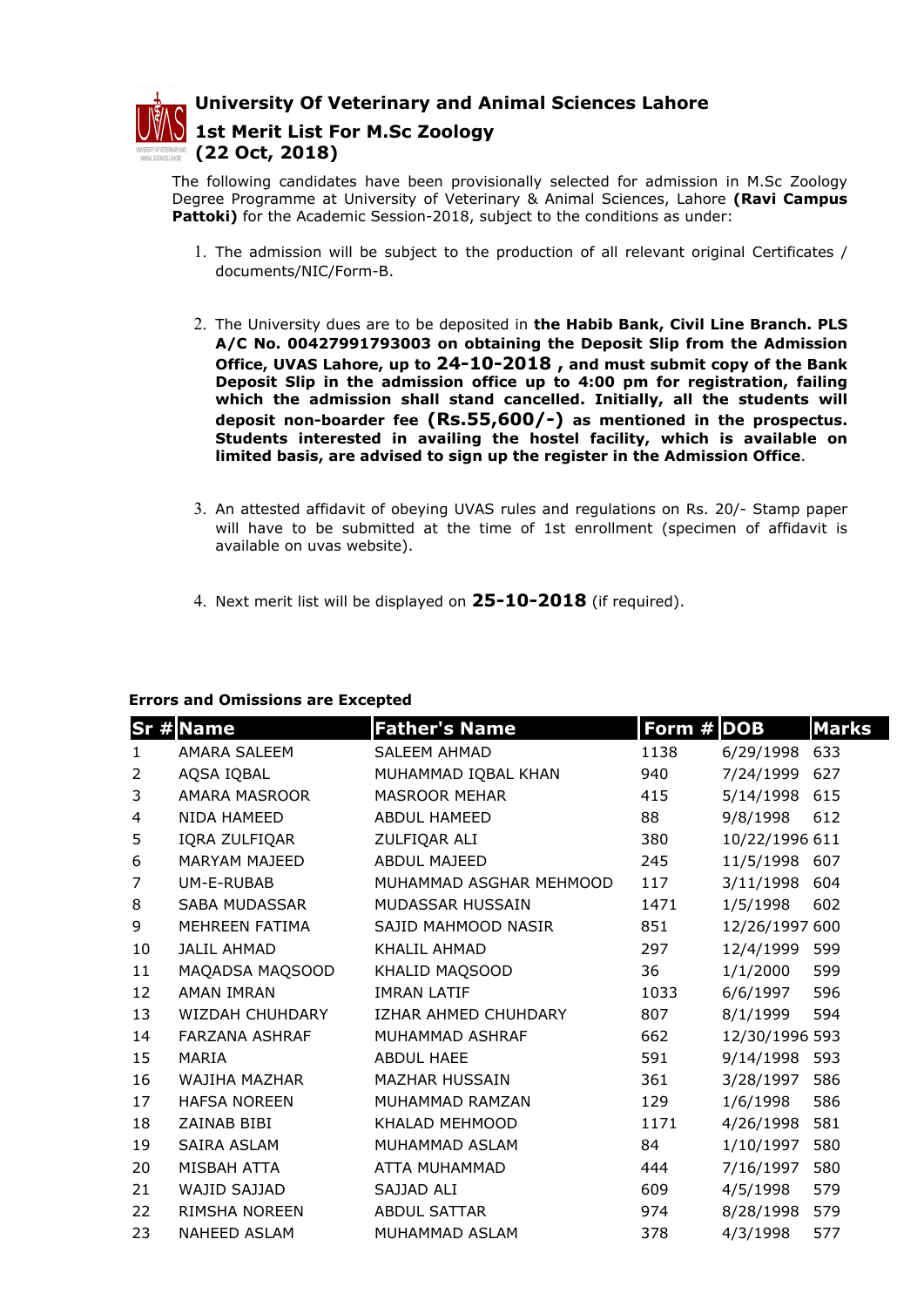| 24 | IQRA SHARIF          | MUHAMMAD SHARIF                                | 334  | 577<br>7/29/1999 |
|----|----------------------|------------------------------------------------|------|------------------|
| 25 | <b>RUKHSAR</b>       | KHALID PERVAIZ                                 | 240  | 7/10/1997<br>571 |
| 26 | <b>BABAR ALI</b>     | RAB NAWAZ KHAN JOYIA                           | 440  | 9/24/1998<br>571 |
| 27 | SANIA BASHIR         | <b>BASHIR AHMAD</b>                            | 914  | 569<br>3/12/1997 |
| 28 | <b>ASMA AYUB</b>     | MUHAMMAD AYUB                                  | 949  | 6/26/1997<br>566 |
| 29 | ANAM SHOAIB          | MUHAMMAD SHOAIB                                | 764  | 7/25/1998<br>565 |
| 30 | SHEHROZA FARYAL      | MUMTAZ AHMED                                   | 1494 | 10/2/1999<br>564 |
| 31 | FATIMA NATALIA       | MUHAMMAD ZAHID SARWAR                          | 988  | 11/26/1998 563   |
| 32 | TAIMIA SHAFQAT       | SHAFQAT SALEEM                                 | 618  | 2/12/1996<br>562 |
| 33 | ZAKIA SALEEM         | MUHAMMAD SALEEM                                | 303  | 561<br>5/5/1998  |
| 34 | AZKA ANSER           | MUHAMMAD ANSER MEHMOOD                         | 1498 | 560<br>1/1/1996  |
| 35 | AQSA RANI            | KHADAM HUSSAIN                                 | 792  | 560<br>4/12/1997 |
| 36 | NUKHBA ARIF          | MUHAMMAD ARIF                                  | 676  | 560<br>4/4/1998  |
| 37 |                      | SYED TAIMOOR ALI SHAH SYED TAARIF HUSSAIN SHAH | 111  | 12/25/1996 559   |
| 38 | AYESHA SHABBIR       | SHABBIR AHMAD                                  | 1307 | 559<br>5/4/1997  |
| 39 | SAHER SHAHEEN        | MUHAMMAD ADIL                                  | 581  | 3/13/1999<br>559 |
| 40 | ZAHRA BATOOL         | <b>ILYAS AHMED</b>                             | 1403 | 10/12/1996 557   |
| 41 | AAMNA AMIN           | MUHAMMAD AMIN                                  | 536  | 4/11/1996 556    |
| 42 | <b>FATIMA SARWAR</b> | SARWAR ALI                                     | 35   | 5/19/1999<br>555 |
| 43 | SAYYADA IQRA KAZMI   | SAYYAD QAISAR ABBAS SHAH                       | 1486 | 554<br>4/3/1999  |
| 44 | IQRA SHARIF          | MOHAMMAD SHARIF                                | 667  | 554<br>2/1/2000  |
| 45 | MUHAMMAD WAQAS UL    | MUHAMMAD SHARIF                                | 600  | 553<br>5/16/1996 |
|    | <b>HASSAN</b>        |                                                |      |                  |
| 46 | <b>WASEEM ABBAS</b>  | <b>FAIZ BUKHSH</b>                             | 1466 | 553<br>3/1/1998  |
| 47 | MUQADDAS IMTIAZ      | MALIK IMTIAZ AHMAD                             | 879  | 552<br>11/3/1999 |
| 48 | MINAHIL ZULFIQAR     | ZULFIQAR ALI NAZ                               | 930  | 10/15/1998 548   |
| 49 | IQRA KANWAL          | <b>IFTIKHAR</b>                                | 959  | 6/20/1999 548    |
| 50 | TABINDA GUL          | KHALID JAVAID                                  | 315  | 7/4/2000<br>547  |
| 51 | HABIBA AMIN          | MUHAMMAD AMIN                                  | 489  | 3/22/1998<br>546 |
| 52 | MUHAMMAD RAMZAN      | SHAMS UD DIN                                   | 814  | 546<br>4/8/1998  |
| 53 | SIDRA MUNAWAR        | MUNAWAR HUSSAIN                                | 1465 | 11/26/1997 545   |
| 54 | <b>HUMA AMEER</b>    | AMEER ALI                                      | 554  | 11/30/1997 543   |
| 55 | RUBAB FATIMA         | ZAHID HUSSAIN                                  | 103  | 12/25/1999 542   |
| 56 | SALIHA NAZIR         | NAZIR AHMAD                                    | 632  | 6/25/1998<br>541 |
| 57 | ALIA UMAR            | UMAR DRAZ ALI                                  | 6    | 541<br>7/5/2000  |
| 58 | SAMINA KOUSER        | <b>GHULAM RASOOL</b>                           | 1505 | 539<br>5/1/1998  |
| 59 | MUHAMMAD ASAD        | SAEED AHMAD                                    | 561  | 1/22/2000<br>539 |
| 60 | <b>SMRA ZAINAB</b>   | SYED MATLOOB HUSSAIN                           | 1522 | 538<br>3/1/1997  |
| 61 | TEHNIAT KANWAL       | <b>IFTIKHAR</b>                                | 961  | 538<br>5/10/1998 |
| 62 | SAMRA KHADIM         | KHADIM HUSSAIN                                 | 174  | 7/30/1998<br>538 |
| 63 | HAFIZA MEHAK RAFI    | MUHAMMAD RAFI RAZA                             | 1383 | 8/3/1998<br>538  |
| 64 | TAZEEM SAJID         | MUNIR SAJID                                    | 533  | 538<br>2/2/1999  |
| 65 | SAMAN AMJAD          | AMJAD HUSSAIN                                  | 87   | 538<br>4/1/1999  |
| 66 | ANUM ARIF            | MUHAMMAD ARIF                                  | 965  | 537<br>4/5/1996  |
| 67 | GHUMAMA IBRAHIM      | MUHAMMAD IBRAHIM                               | 1395 | 2/13/1998 537    |
| 68 | ZAHRA SAADAT         | SAADAT JAMIL SHEIKH                            | 574  | 11/30/1998 535   |
| 69 | SUNBLA SALAH UD DIN  | SALAH UD DIN                                   | 699  | 4/7/1999<br>535  |
| 70 | NAYAAB ATTIQ         | ATTIQ AMJAD KHAN                               | 179  | 534<br>2/21/1996 |
| 71 | SYED ZABAIR AHMED    | SYED NASEEM ULLAH                              | 1223 | 5/15/1996<br>533 |
| 72 | IFRA KAINAT          | MALIK ABDUL RAZZAQ ZAFAR                       | 12   | 533<br>6/6/1997  |
| 73 | SUMAN FATIMA         | MUHAMMAD BASHARAT                              | 1073 | 1/28/1999<br>532 |
| 74 | AMINA TARIQ          | TARIQ MAQSOOD AHMAD                            | 69   | 9/16/1998<br>531 |
| 75 | IRAM IQBAL           | MUHAMMAD IQBAL                                 | 133  | 531<br>8/3/1999  |
| 76 | AREEJ TALIB          | <b>TALIB HUSSAIN</b>                           | 1365 | 9/1/1999<br>530  |
| 77 | FAIQAH SHEHZADI      | RIAZ-UR-REHMAN ARSHAD                          | 1041 | 9/20/1999<br>530 |